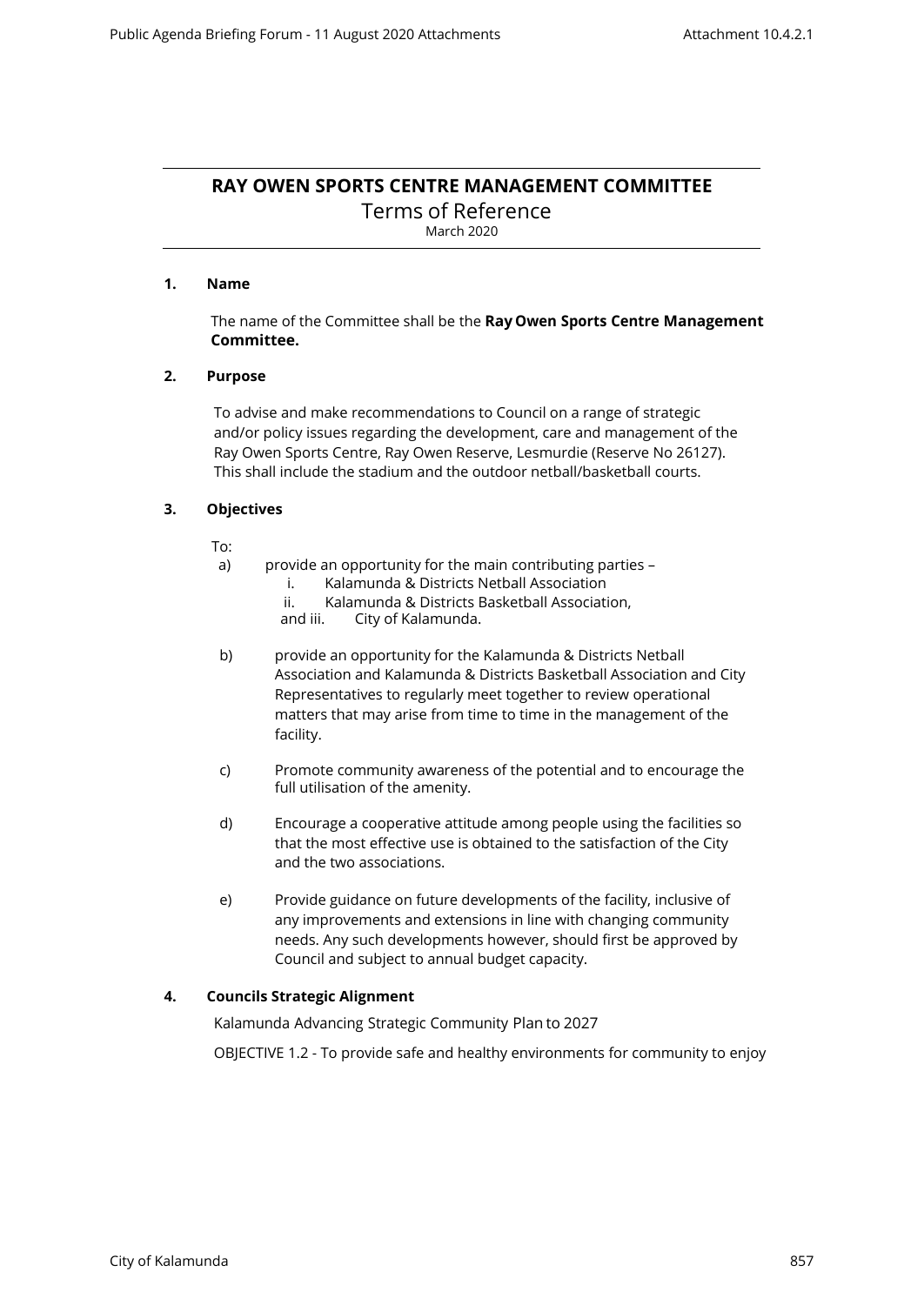## **5. Membership**

### **5.1 Qualification to be a Member**

Members must be a representative of the Kalamunda & Districts Netball Association, Kalamunda & Districts Basketball Association or the City of Kalamunda.

### **5.2 No. of Members**

A total membership of up to six (6) members, five (5) voting members and one (1) non-voting member comprising:

- i. Two representatives from the Kalamunda & Districts Netball Association, appointed from a meeting of that Association.
	- ii. Two representatives from the Kalamunda & Districts Basketball

Association, appointed from a meeting of that Association.

iii. Two representatives from the City of Kalamunda, one member being a Councillor and a staff member appointed as a non-voting member.

### **5.3 Deputy Members**

All Council delegates are required to have a deputy appointed and all other members are entitled to have a deputy appointed, who is to attend in the absence of the member.

### **5.4 Term of Appointment**

Appointment is for up to two years and members are eligible for re- appointment following the Council Ordinary Election.

### **5.5 Resignation or Termination of Membership**

- i. Membership will be reviewed should a member miss three consecutive meetings without approved leave of absence and the Committee may choose to recommend to Council that the member is removed.
- ii. A committee member may resign from membership of the committee by giving the Chief Executive Officer or the committee's presiding member written notice of the resignation.

## **6. Election of Presiding Member and Deputy Presiding Member**

The election of the Presiding Member and Deputy Presiding Member will be conducted in accordance with the provisions of the Local Government Act 1995.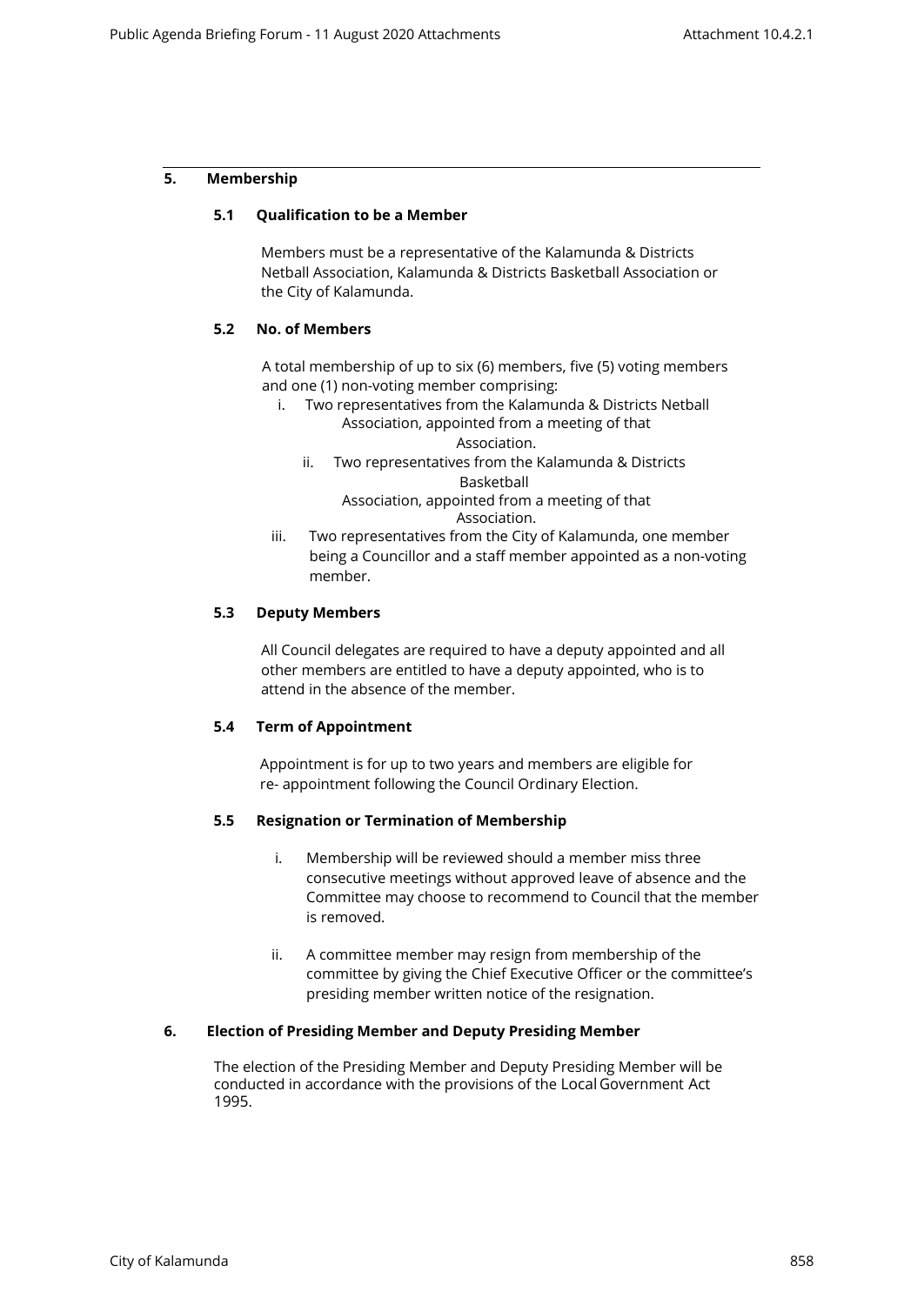# **7. Meetings**

#### **a) Conduct of Meetings**

All meetings will be conducted in accordance with the provisions of the Local Government Act 1995 and the City's Standing Orders Local Law and the City of Kalamunda Code of Conduct.

## **b) Scheduling of Ordinary Meetings**

The Committee shall meet at least quarterly and can increase the frequency of meetings if required, in consultation with the City to ensure resources are available. Meetings should be held on a regular date and time to be determined by the committee.

### **c) Special or Extra Meetings and Working Groups**

A Special or extra meeting can be called by:

- i. A majority decision of the

Committee

- ii. The presiding member of the Committee
- iii. By at least  $1/3^{rd}$  of the members of the Committee

A Committee may also choose to form working groups from its membership or to second others with specific skills for undertaking specific tasks required by the Committee in consultation with the City to ensure resources can be made available.

## **d) Quorum**

A quorum shall consist of at least one half of the appointed members. If a quorum is not achieved the meeting can progress informally, with minutes prepared in accordance with established processes.

# **e) Disclosure of Interests**

All Committee Members are required to disclose any financial, proximity or impartiality interests they may have in any matter to be discussed at the meeting.

## **f) Voting**

Each appointed member present shall have one (1) vote. In the event of a tied vote, the Presiding Member is to cast a second vote.

City of Kalamunda Officers supporting the Committee do not have voting rights.

### **g) Agendas and Minutes**

i. Agendas and Minutes will be administered by the Chief Executive